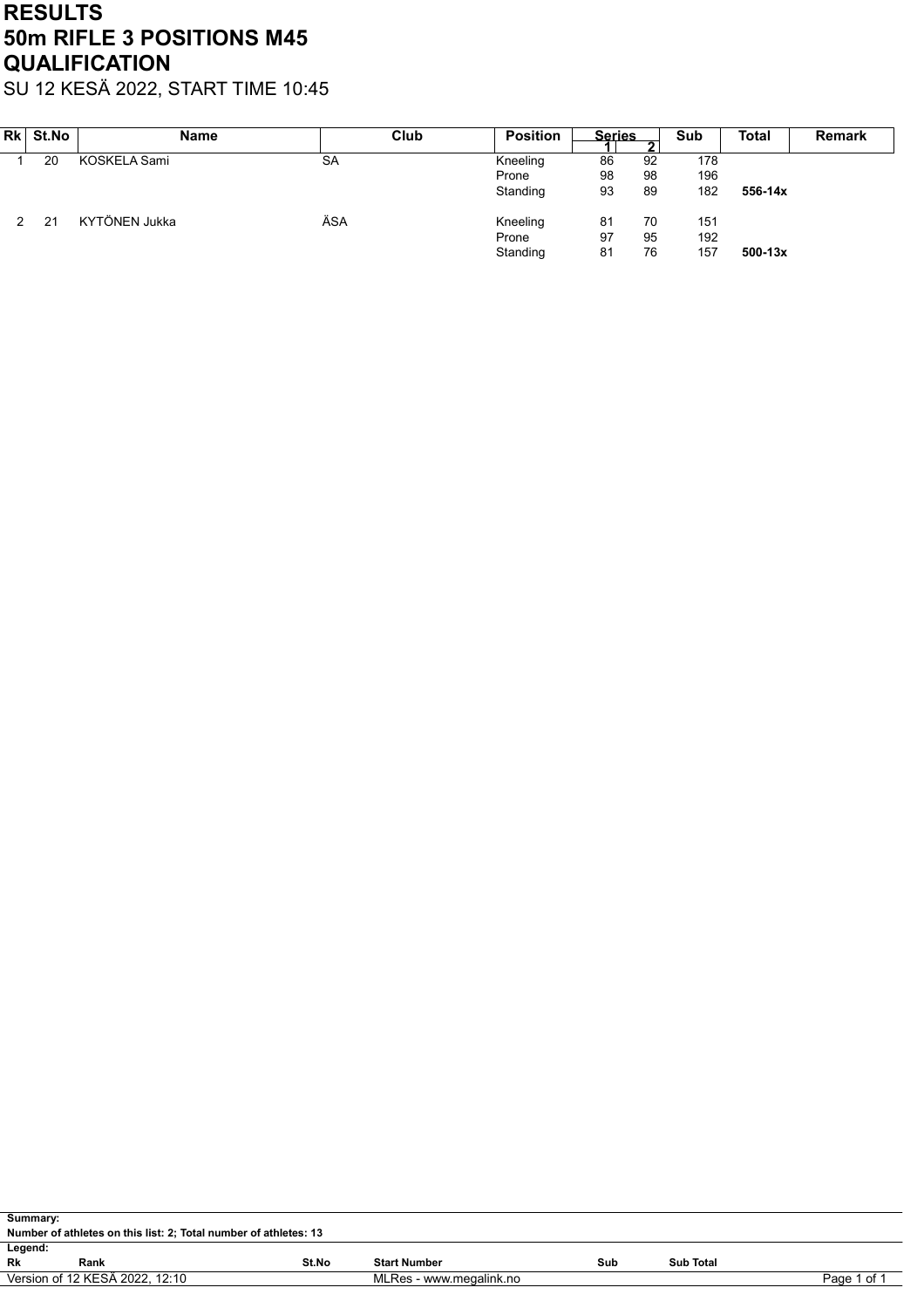## RESULTS 50m RIFLE 3 POSITIONS M60 **QUALIFICATION**

SU 12 KESÄ 2022, START TIME 10:45

| Rk | St.No | <b>Name</b>              | Club       | <b>Position</b> | <b>Series</b> | $\overline{2}$ | Sub | <b>Total</b> | <b>Remark</b> |
|----|-------|--------------------------|------------|-----------------|---------------|----------------|-----|--------------|---------------|
|    | 14    | LEHTINEN Jari            | <b>KSA</b> | Kneeling        | 89            | 89             | 178 |              |               |
|    |       |                          |            | Prone           | 100           | 96             | 196 |              |               |
|    |       |                          |            | Standing        | 82            | 83             | 165 | $539 - 11x$  |               |
| 2  | 12    | <b>VILJAKAINEN Matti</b> | SäSA       | Kneeling        | 85            | 93             | 178 |              |               |
|    |       |                          |            | Prone           | 94            | 96             | 190 |              |               |
|    |       |                          |            | Standing        | 82            | 82             | 164 | 532-10x      |               |
| 3  | 13    | BJÖRKBACKA Harri         | ÄSA        | Kneeling        | 92            | 92             | 184 |              |               |
|    |       |                          |            | Prone           | 98            | 96             | 194 |              |               |
|    |       |                          |            | Standing        | 71            | 73             | 144 | $522 - 13x$  |               |
| 4  | 11    | <b>SINKKO Pertti</b>     | MyA        | Kneeling        | 91            | 87             | 178 |              |               |
|    |       |                          |            | Prone           | 97            | 97             | 194 |              |               |
|    |       |                          |            | Standing        | 68            | 64             | 132 | 504-10x      |               |

| Summary: |                                                                          |       |                     |     |           |  |  |  |  |  |
|----------|--------------------------------------------------------------------------|-------|---------------------|-----|-----------|--|--|--|--|--|
|          | Number of athletes on this list: 4; Total number of athletes: 13         |       |                     |     |           |  |  |  |  |  |
| Legend:  |                                                                          |       |                     |     |           |  |  |  |  |  |
| Rk       | Rank                                                                     | St.No | <b>Start Number</b> | Sub | Sub Total |  |  |  |  |  |
|          | Version of 12 KESÄ 2022. 12:20<br>Page 1 of 1<br>MLRes - www.megalink.no |       |                     |     |           |  |  |  |  |  |
|          |                                                                          |       |                     |     |           |  |  |  |  |  |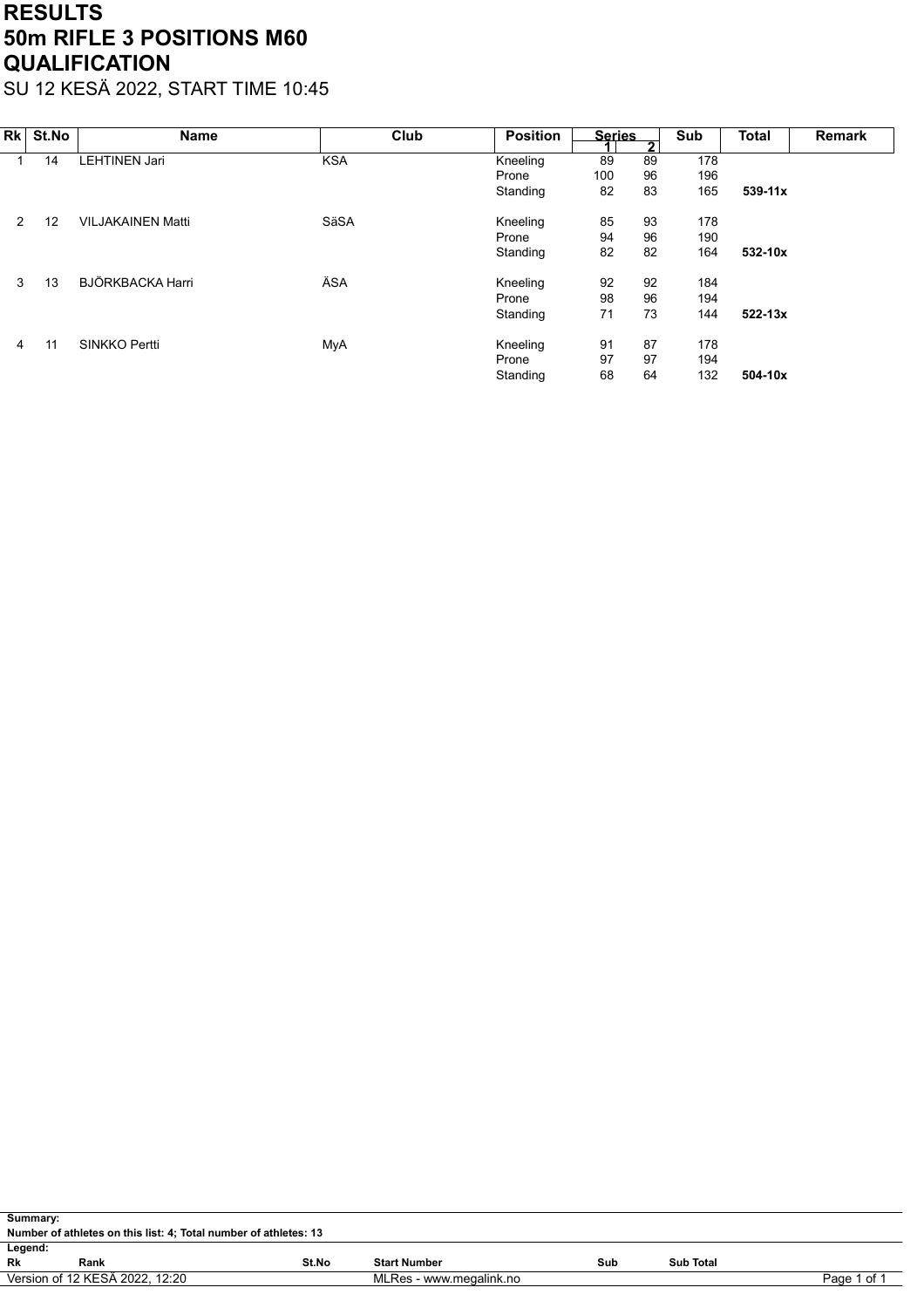## RESULTS 50m RIFLE 3 POSITIONS M65 **QUALIFICATION**

SU 12 KESÄ 2022, START TIME 10:45

| Rk             | St.No | Name                     | Club       | <b>Position</b> | <b>Series</b> | $\overline{\mathbf{2}}$ | Sub | Total      | Remark |
|----------------|-------|--------------------------|------------|-----------------|---------------|-------------------------|-----|------------|--------|
|                | 24    | <b>MATTILA Mikko</b>     | MyA        | Kneeling        | 92            | 93                      | 185 |            |        |
|                |       |                          |            | Prone           | 99            | 98                      | 197 |            |        |
|                |       |                          |            | Standing        | 74            | 86                      | 160 | 542-17x    |        |
| $\overline{2}$ | 23    | <b>HAKLIN Markku</b>     | SaSA       | Kneeling        | 92            | 94                      | 186 |            |        |
|                |       |                          |            | Prone           | 95            | 98                      | 193 |            |        |
|                |       |                          |            | Standing        | 77            | 83                      | 160 | 539-9x     |        |
| 3              | 28    | <b>RANTA Esko</b>        | <b>PAS</b> | Kneeling        | 94            | 90                      | 184 |            |        |
|                |       |                          |            | Prone           | 90            | 91                      | 181 |            |        |
|                |       |                          |            | Standing        | 82            | 82                      | 164 | 529-8x     |        |
| 4              | 26    | <b>NIEMI Markku</b>      | ÄSA        | Kneeling        | 92            | 92                      | 184 |            |        |
|                |       |                          |            | Prone           | 95            | 92                      | 187 |            |        |
|                |       |                          |            | Standing        | 76            | 75                      | 151 | 522-7x     |        |
| 5              | 30    | <b>MAJALAHTI Hannu</b>   | KaA        | Kneeling        | 85            | 88                      | 173 |            |        |
|                |       |                          |            | Prone           | 98            | 94                      | 192 |            |        |
|                |       |                          |            | Standing        | 70            | 74                      | 144 | 509-9x     |        |
| 6              | 29    | <b>TIILIKAINEN Jorma</b> | ÄSA        | Kneeling        | 82            | 84                      | 166 |            |        |
|                |       |                          |            | Prone           | 90            | 92                      | 182 |            |        |
|                |       |                          |            | Standing        | 76            | 79                      | 155 | $503 - 2x$ |        |

|         | Summary:                                                                 |       |                     |     |           |  |  |  |  |  |  |
|---------|--------------------------------------------------------------------------|-------|---------------------|-----|-----------|--|--|--|--|--|--|
|         | Number of athletes on this list: 6; Total number of athletes: 13         |       |                     |     |           |  |  |  |  |  |  |
| Legend: |                                                                          |       |                     |     |           |  |  |  |  |  |  |
| Rk      | Rank                                                                     | St.No | <b>Start Number</b> | Sub | Sub Total |  |  |  |  |  |  |
|         | Version of 12 KESÄ 2022. 12:26<br>MLRes - www.megalink.no<br>Page 1 of 1 |       |                     |     |           |  |  |  |  |  |  |
|         |                                                                          |       |                     |     |           |  |  |  |  |  |  |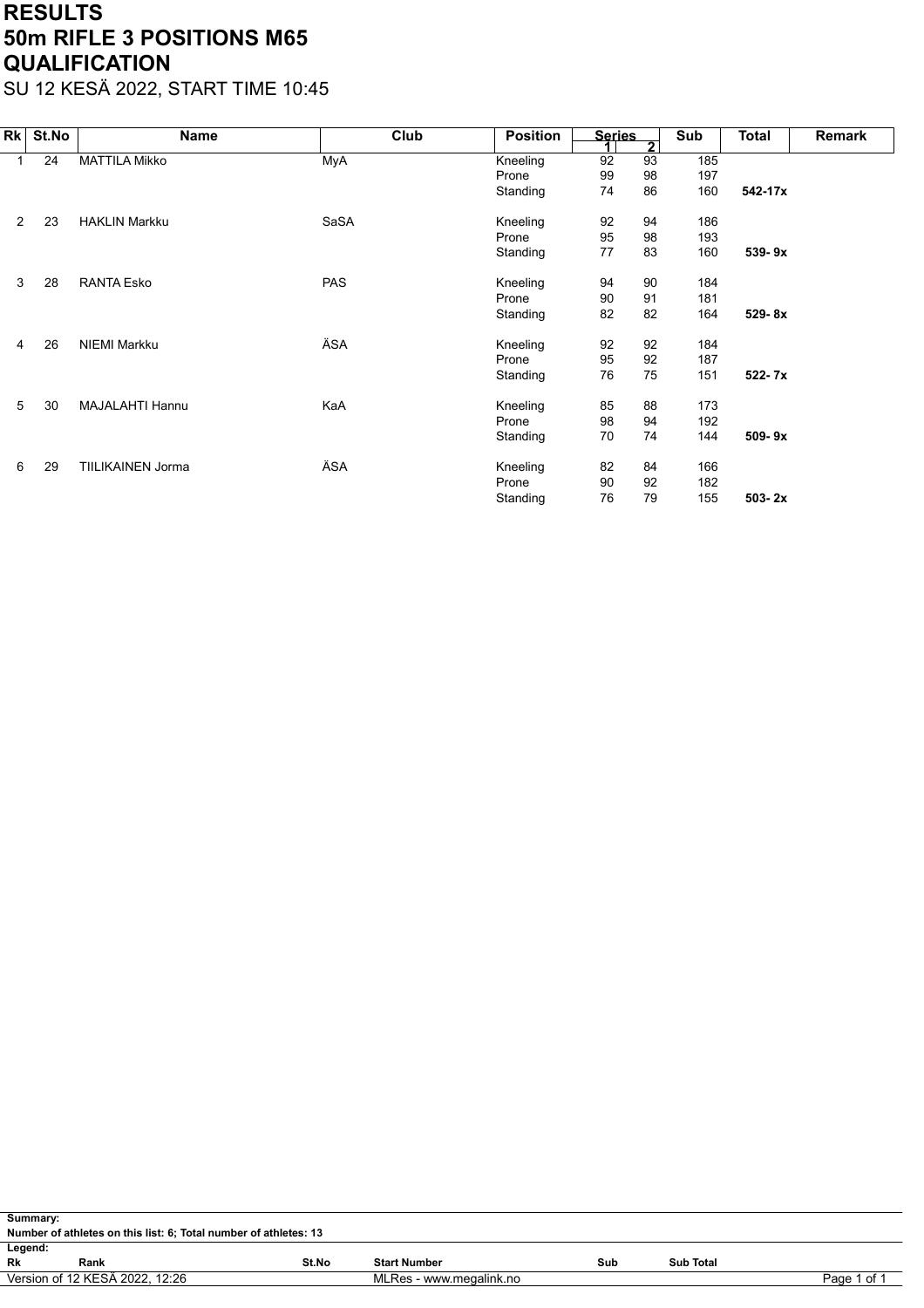## RESULTS 3x20 Y45 TEAM SU 12 KESÄ 2022, START TIME 10:45

| Rk             | St.No | <b>Name</b>             | <b>Position</b> | <b>Series</b> | $\overline{\mathbf{2}}$ | Sub | Total        | <b>Remark</b> |
|----------------|-------|-------------------------|-----------------|---------------|-------------------------|-----|--------------|---------------|
| 1              |       | <b>MyA</b>              |                 | 276           | 269                     | 545 |              |               |
|                |       |                         |                 | 291           | 291                     | 582 |              |               |
|                |       |                         |                 | 227           | 235                     | 462 | 1589-36x     |               |
|                | 2     | VÄISÄNEN Eila           | Kneeling        | 93            | 89                      | 182 |              |               |
|                |       |                         | Prone           | 95            | 96                      | 191 |              |               |
|                |       |                         | Standing        | 85            | 85                      | 170 | 543-9x       |               |
|                | 24    | <b>MATTILA Mikko</b>    | Kneeling        | 92            | 93                      | 185 |              |               |
|                |       |                         | Prone           | 99            | 98                      | 197 |              |               |
|                |       |                         | Standing        | 74            | 86                      | 160 | 542-17x      |               |
|                | 11    | SINKKO Pertti           | Kneeling        | 91            | 87                      | 178 |              |               |
|                |       |                         | Prone           | 97            | 97                      | 194 |              |               |
|                |       |                         | Standing        | 68            | 64                      | 132 | 504-10x      |               |
| $\overline{2}$ |       | <b>ÄSA</b>              |                 | 265           | 254                     | 519 |              |               |
|                |       |                         |                 | 290           | 283                     | 573 |              |               |
|                |       |                         |                 | 228           | 224                     | 452 | $1544 - 33x$ |               |
|                | 13    | <b>BJÖRKBACKA Harri</b> | Kneeling        | 92            | 92                      | 184 |              |               |
|                |       |                         | Prone           | 98            | 96                      | 194 |              |               |
|                |       |                         | Standing        | 71            | 73                      | 144 | 522-13x      |               |
|                | 26    | <b>NIEMI Markku</b>     | Kneeling        | 92            | 92                      | 184 |              |               |
|                |       |                         | Prone           | 95            | 92                      | 187 |              |               |
|                |       |                         | Standing        | 76            | 75                      | 151 | 522-7x       |               |
|                | 21    | KYTÖNEN Jukka           | Kneeling        | 81            | 70                      | 151 |              |               |
|                |       |                         | Prone           | 97            | 95                      | 192 |              |               |
|                |       |                         | Standing        | 81            | 76                      | 157 | $500 - 13x$  |               |

| Legend:   |                                |       |                         |     |                  |            |  |  |  |  |
|-----------|--------------------------------|-------|-------------------------|-----|------------------|------------|--|--|--|--|
| <b>Rk</b> | Rank                           | St.No | <b>Start Number</b>     | Sub | <b>Sub Total</b> |            |  |  |  |  |
| Version   | ้า of 12 KESA<br>2022<br>20:01 |       | www.megalink.no<br>.Res |     |                  | Page<br>ot |  |  |  |  |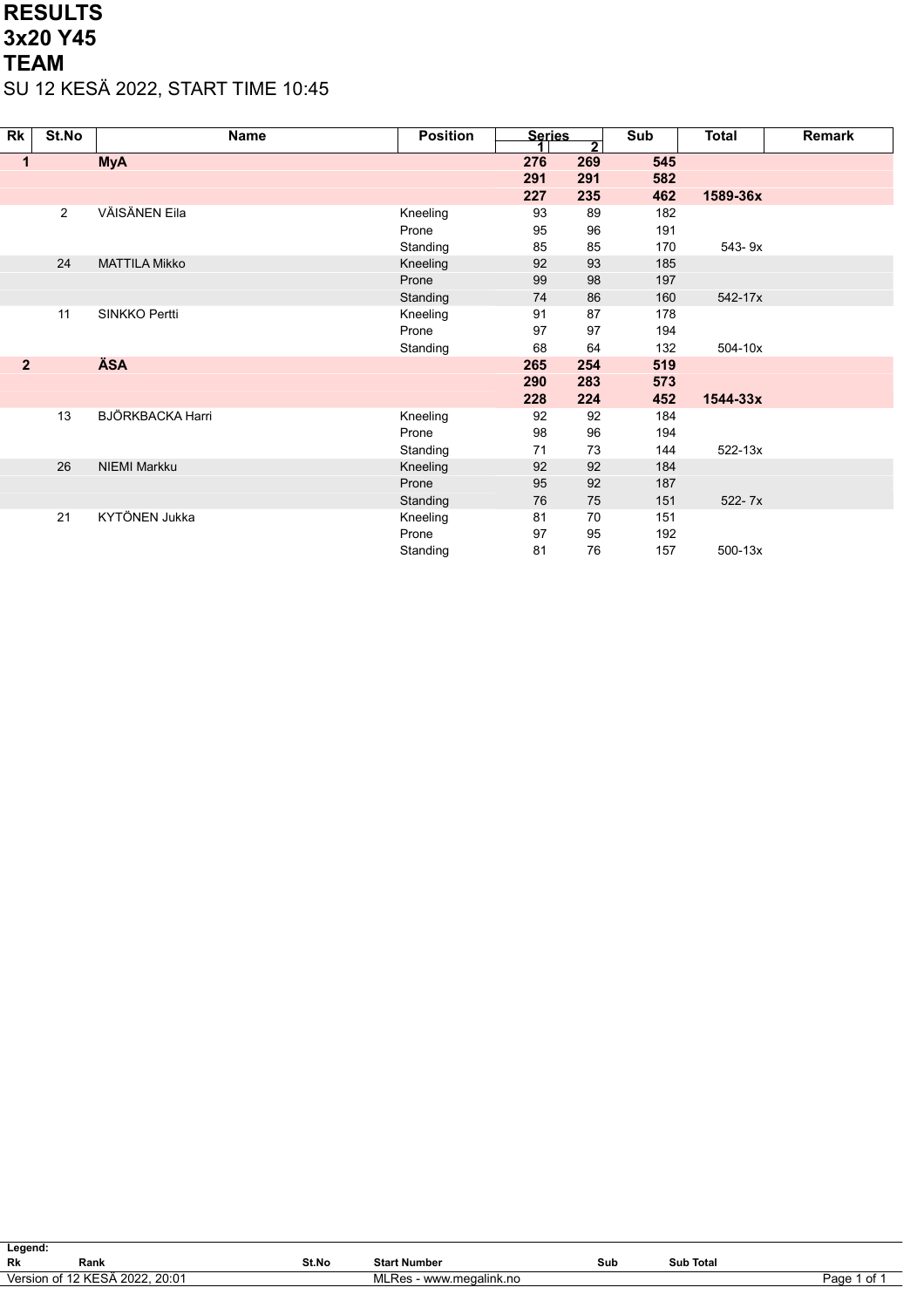# RESULTS 50m PRONE M70 **QUALIFICATION**

SU 12 KESÄ 2022, START TIME 13:30

| <b>Rk</b> | St.No | <b>Name</b>    | Club       |    |    | Series |    |    |    | Total        | Remark |
|-----------|-------|----------------|------------|----|----|--------|----|----|----|--------------|--------|
|           |       |                |            |    | -  |        |    | 5  | О  |              |        |
|           | 35    | LEHTIMÄKI OIII | MyA        | 91 | 96 | 90     | 91 | 94 | 95 | 557-16x SVAE |        |
|           | 31    | TÖRÖLÄ Esko    | <b>PAS</b> | 89 | 90 | 92     | 91 | 95 | 95 | $552 - 11x$  |        |
|           | 34    | SALILA Jukka   | <b>KSA</b> | 89 | 90 | 95     | 91 | 94 | 89 | 548-5x       |        |

| Summary:                                                        |                                                                          |       |                     |             |             |  |  |  |  |  |
|-----------------------------------------------------------------|--------------------------------------------------------------------------|-------|---------------------|-------------|-------------|--|--|--|--|--|
| Number of athletes on this list: 3; Total number of athletes: 8 |                                                                          |       |                     |             |             |  |  |  |  |  |
| Legend:                                                         |                                                                          |       |                     |             |             |  |  |  |  |  |
| Rk                                                              | Rank                                                                     | St.No | <b>Start Number</b> | <b>SVAE</b> | <b>SVAE</b> |  |  |  |  |  |
|                                                                 | Version of 12 KESÄ 2022, 14:45<br>MLRes - www.megalink.no<br>Page 1 of 1 |       |                     |             |             |  |  |  |  |  |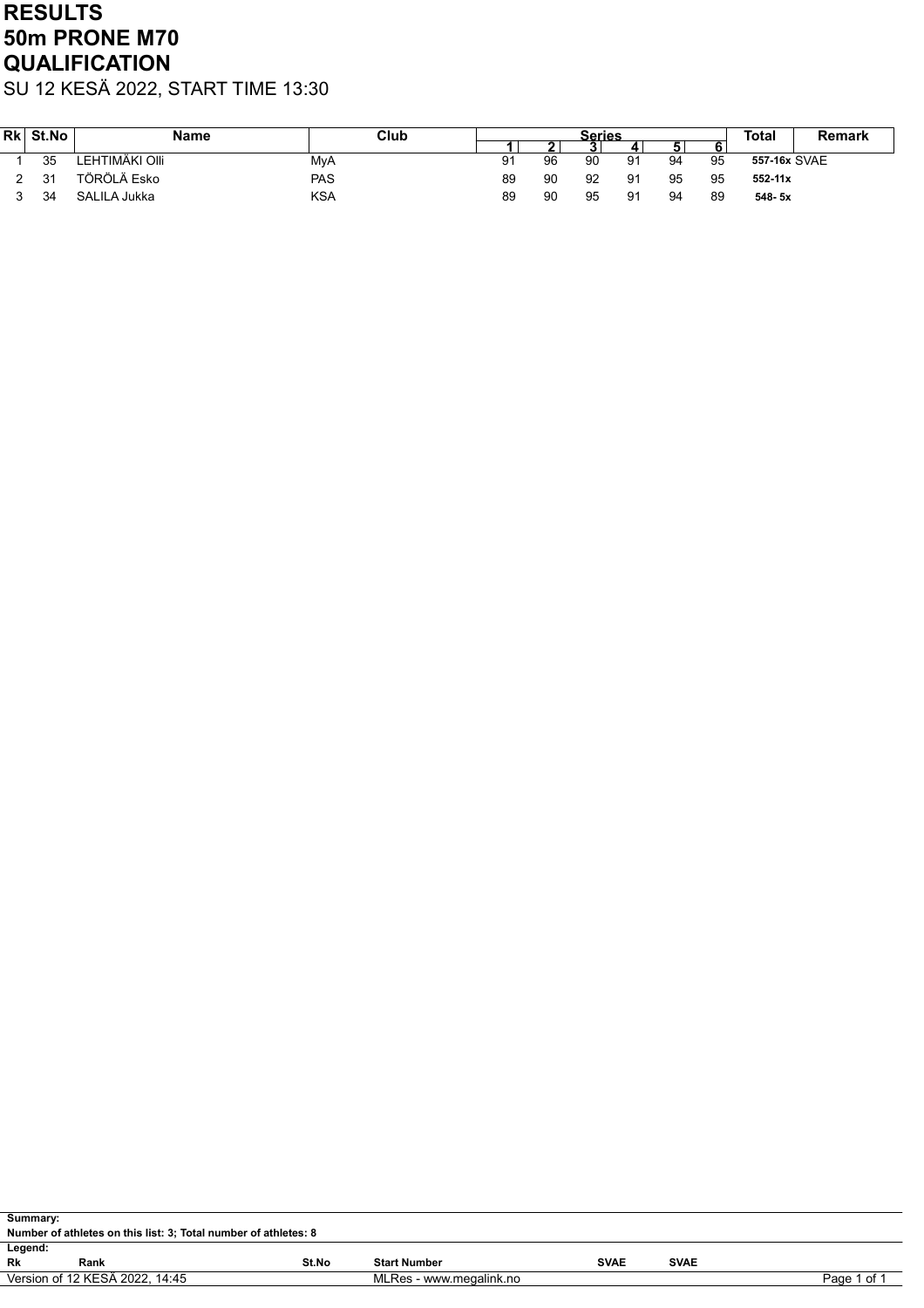# RESULTS 50m PRONE M75 **QUALIFICATION**

SU 12 KESÄ 2022, START TIME 13:30

| Rk | St.No | Name                  | Club       |    |    | Series        |    | <b>Total</b> | Remark |        |  |
|----|-------|-----------------------|------------|----|----|---------------|----|--------------|--------|--------|--|
|    |       |                       |            |    |    |               |    |              |        |        |  |
|    |       | <b>INDFORS Pekka</b>  | <b>SMY</b> | 87 | 95 | 86            | 91 | 89           | 92     | 540-6x |  |
|    |       | <b>KOIVISTO Touko</b> | MU         | 80 | 89 | $\rightarrow$ | 78 | 87           | --     | 488-4x |  |

| Summary:  |                                                                          |       |                     |  |  |  |  |  |  |  |
|-----------|--------------------------------------------------------------------------|-------|---------------------|--|--|--|--|--|--|--|
|           | Number of athletes on this list: 2; Total number of athletes: 8          |       |                     |  |  |  |  |  |  |  |
| Legend:   |                                                                          |       |                     |  |  |  |  |  |  |  |
| <b>Rk</b> | Rank                                                                     | St.No | <b>Start Number</b> |  |  |  |  |  |  |  |
|           | Version of 12 KESÄ 2022, 14:31<br>MLRes - www.megalink.no<br>Page 1 of 1 |       |                     |  |  |  |  |  |  |  |
|           |                                                                          |       |                     |  |  |  |  |  |  |  |